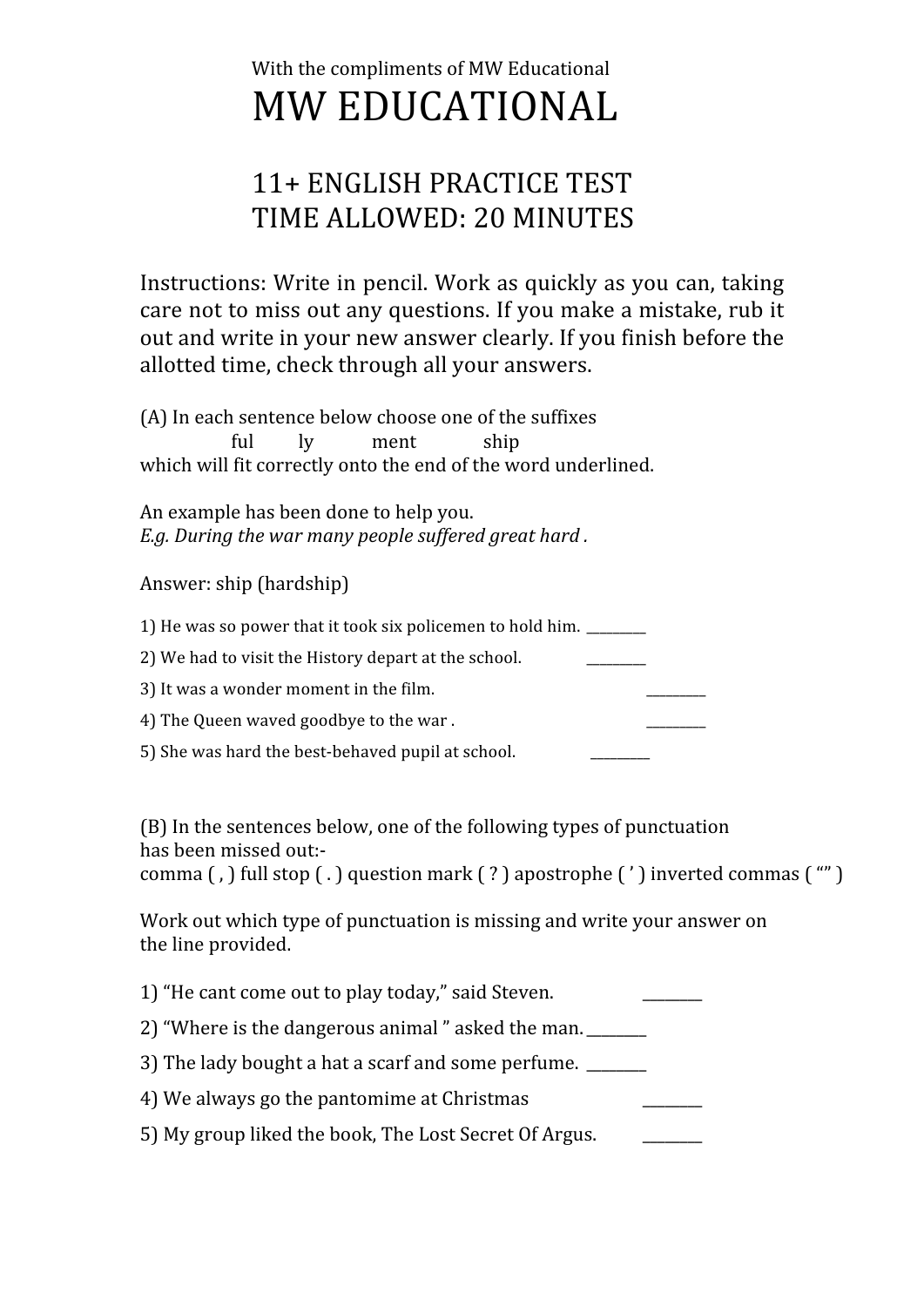(C)
In
each
sentence
below
choose
one
word
from
the
group
of
four that
fits
into
the
space.
An
example
has
been
done
to
help
you.

*E.g.
In
the
Middle
Ages
there
were
many
outbreaks
of
diseases
and
?*

*(i)
funerals
(ii)
weddings
(iii)
plagues
(iv)
celebrations*

ANSWER:
plagues

1) We ran all the way to the house to get some (i) research (ii) respect (iii) refreshments (iv) regard

2)
I
do
not
understand
the
best
\_\_\_\_\_\_\_\_\_\_\_\_\_
to
take. (i)
journey
(ii)
visit
(iii)
route
(iv)
homage

3)
The
chairman
was
a
notable
\_\_\_\_\_\_\_\_\_\_\_\_\_\_
from
the
meeting. (i)
candidate
(ii)
visitor
(iii)
absentee
(iv)
examiner

4)
We
\_\_\_\_\_\_\_\_\_\_\_\_\_\_\_
going
to
the
football
match. (i)
trudged
(ii)
enjoyed
(iii)
inspired
(iv)
raced

5) He was very such after running in the marathon. (i) encouraged (ii) engaged (iii) exhausted (iv) engrossed

(D)
In
the
sentences
below
there
are
two
words
in
brackets
which sound
the
same,
but
which
are
spelt
differently.
Find
the
word
that
you think is the correct one for the sentence and write your answer on the line.

\_\_\_\_\_\_\_\_\_\_\_\_

1)
Sometimes
my
sister
(
growns,
groans
)
when
she
has
to
go
to
bed.

2)
My
uncle
(
past,
passed
)
his
driving
test
yesterday.

\_\_\_\_\_\_\_\_\_\_\_\_

3) He (herd, heard) the loud explosion in the night.

4)
(
They're,
their
)
going
to
move
to
a
new
house
today.\_\_\_\_\_\_\_\_\_\_\_\_

5) The old woman had to ( break, brake ) hard in her car.

(E)
In
the
following
sentences
work
out
what
the
plural
of
the
word underlined
would
be.
Write
your
answer
on
the
line.

1) The shelf was full of old books. 2) Ten sheep were grazing in the field. \_\_\_\_\_\_\_\_\_\_\_\_\_\_ 3)
My
brother
gave
me
half
of
his
apple. \_\_\_\_\_\_\_\_\_\_\_\_\_\_

4) The potato is used to make chips.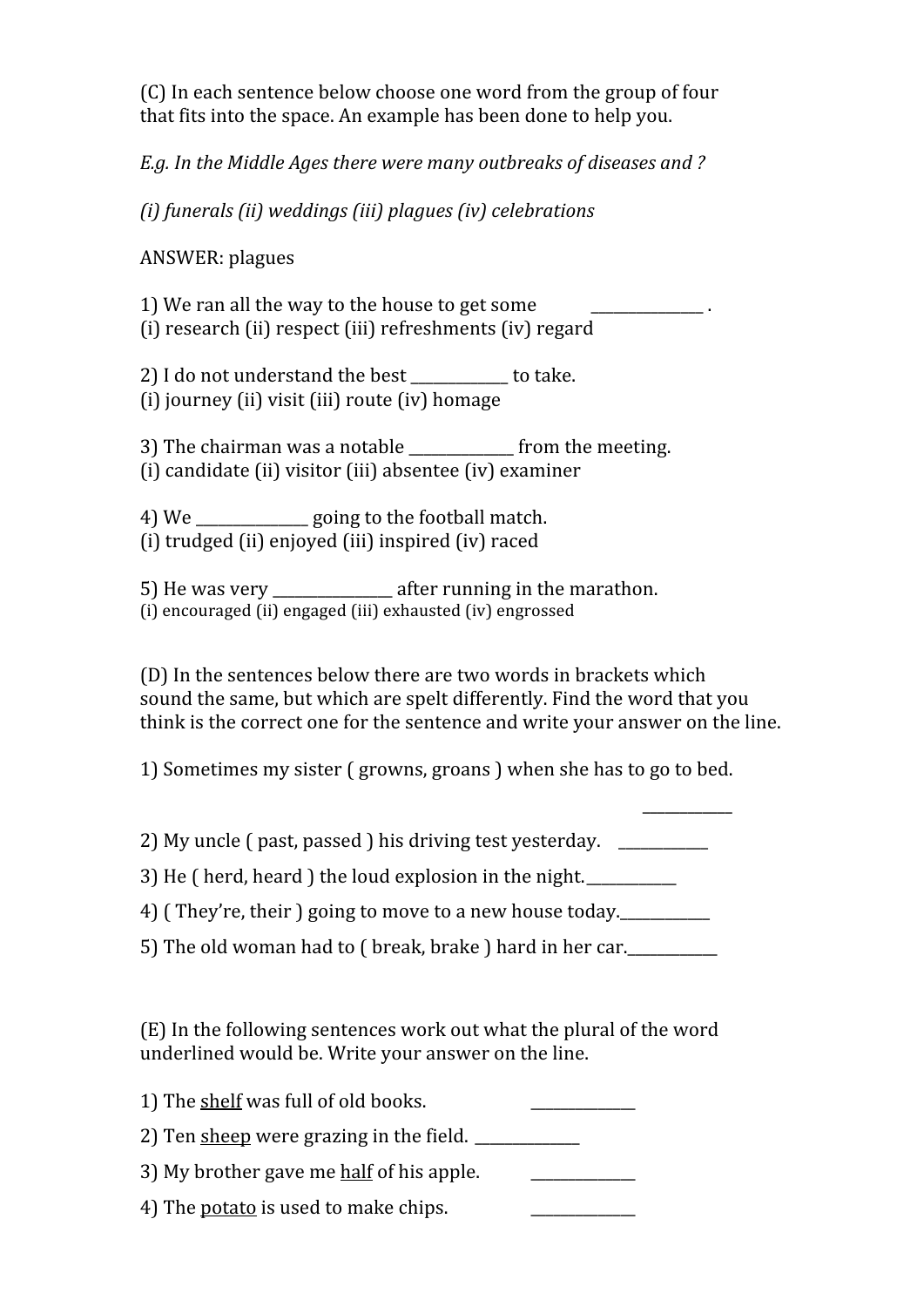5) He was a brave <u>hero</u> to rescue the dog from drowning.

(F)
In
each
line
below
write
in
an
adjective
formed
from
the
noun
on
the left.
An
example
has
been
done
to
help
you.

*E.g.
danger

The
escaped
prisoner
was
\_\_\_\_\_\_\_\_\_\_\_\_\_\_*

Answer:
dangerous

- 1)
Energy
‐
The
man
was
very
\_\_\_\_\_\_\_\_\_\_\_\_\_\_\_\_\_\_
for
eighty
three.
- 2) Reason I thought the referee was a \_\_\_\_\_\_\_\_\_\_\_\_\_ man.
- 3) Mountain The road went through \_\_\_\_\_\_\_\_\_\_\_\_\_\_\_territory.
- 4) Marvel We had a \_\_\_\_\_\_\_\_\_\_\_\_\_\_\_\_ time at the fun fair.
- 5)
Volcano
‐
There
was
\_\_\_\_\_\_\_\_\_\_\_\_\_\_\_\_
ash
everywhere.

(G)
Each
sentence
below
contains
two
verbs.
Work
out
what
the
two verbs
are
and
then
underline
them. An
example
has
been
done
to
help
you.

*E.g.
Adam
tried
to
guess
the
answer
to
the
question.* Answer:
tried
and
guess

- 1)
Sally
didn't
see
the
truck
as
she
crossed
the
road.
- 2)
I
wish
the
sun
would
come
out.
- 3)
We
hurried
to
wave
to
the
train.
- 4)
Mike
laughed
at
what
she
said.
- 5)
The
hedgehog
tried
to
cross
the
busy
road.

(H)
In
each
sentence
below
there
is
a
word
that
has
been
deliberately spelt wrong. Spot that word and then write out the correctly spelt word on the line
provided.
An
example
has
been
done
to
help
you.

*E.g.
He
wiped
his
fourhead
with
his
hand.* Answer:
forehead
is
the
correct
spelling
of
"fourhead"

- 1)
The
baby
had
a
quite
night's
sleep.
\_\_\_\_\_\_\_\_\_\_\_\_\_\_\_
- 2) In school we had to draw a block graff.
- 3) The girl had an exsellent report.
- 4)
My
father
couldn't
reach
the
ceeling.
\_\_\_\_\_\_\_\_\_\_\_\_\_\_\_

5)
At
the
fete
there
was
a
cocoanut
shy.
\_\_\_\_\_\_\_\_\_\_\_\_\_\_\_

## END OF THE TEST CHECK THROUGH YOUR PAPER IF THERE IS TIME **©
MW
Educational
2008**